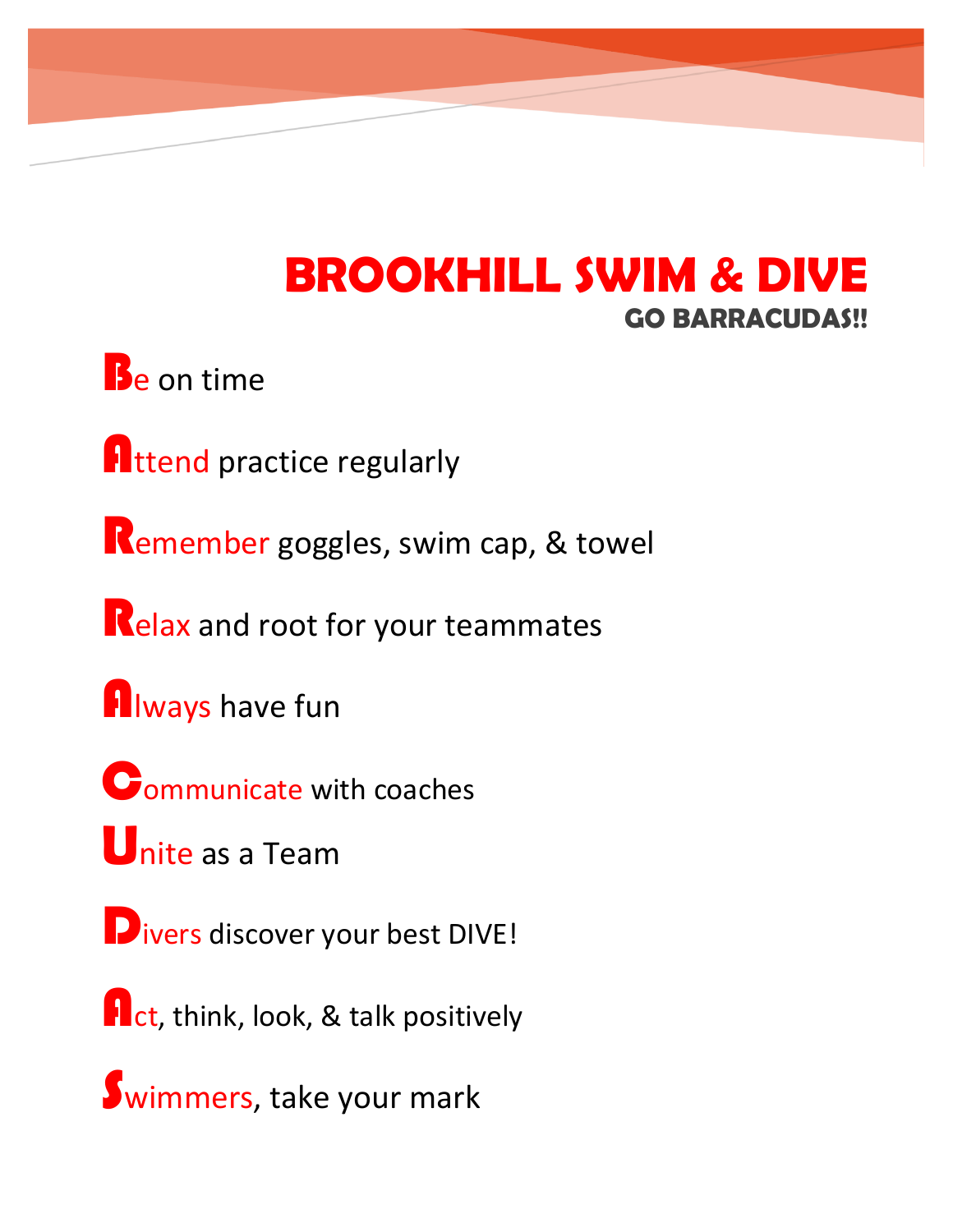## **Brookhill Club Swim/Dive Team Handbook 1900 Cole Creek Drive, Omaha, NE 68114 402-391-4679 [brookhillsdteam@gmail.com](mailto:brookhillsdteam@gmail.com)**

We look forward to a fun season full of team enthusiasm and energy. Our coaches are ready and anxious to work with each new and returning Barracuda!

**The main focus of the team is to** *have fun*, all the while improving skills. All interested swimmers & divers aged 18 and under are welcome. There are no try-outs, but swimmers *must be able to swim recognizable strokes for the length of the pool*. 10 and Under swimmers must be able to complete a full length unassisted after the first week of practice. Swimmers 11 and over must be able to swim two full laps without assistance. Swimmers will participate in meets at the coaches' discretion.

One of the main ingredients to a successful team is Parents! Not only do parents provide membership and transportation to practices and meets, but they also provide moral support. Parents also are the glue to successful meets. We'll be there beside you to support and cheer your kids on! Go Barracudas!

Sincerely, Brookhill Club Board of Directors & the Swim & Dive Committee

| 2022 Swim/Dive Season Schedule                                   |                                   |  |  |  |
|------------------------------------------------------------------|-----------------------------------|--|--|--|
| <b>Team Parent Meeting</b>                                       | Tues May 31 at Brookhill 6:30pm   |  |  |  |
| Practices Start! (see full practice schedule below)              | Wed June 1                        |  |  |  |
| <b>Dual Meets:</b>                                               |                                   |  |  |  |
| Wednesdays, locations available in mid-May on TEAM SNAP          | June 8                            |  |  |  |
| • DIVE MEETS: Warmups & meets approx. 2:30-4:30pm                | June $15*$                        |  |  |  |
| • SWIM MEETS: Warmups at 4:45pm; Meets start at 6pm              | June 22                           |  |  |  |
| In order to make Meet schedule deadlines, the coaching staff     | June 29                           |  |  |  |
| must be informed of meet participation/absences by SUNDAY        | July 6                            |  |  |  |
| @ 5pm on TeamSnap Schedule BEFORE EACH MEET                      |                                   |  |  |  |
| <i>*TEAM PICTURE DAY! Wed June 15th during morning practice!</i> |                                   |  |  |  |
| <b>League Championship Week:</b>                                 |                                   |  |  |  |
| • Swim Prelims (ages 10 & under)                                 | July 11 (Monday)                  |  |  |  |
| • Swim Prelims (ages11 & up)                                     | July 12                           |  |  |  |
| • Dive Finals                                                    | July 13 (rain date TBA)           |  |  |  |
| • Swim Finals                                                    | July 14 (rain date July 15 or 16) |  |  |  |
| • End of Season Party at Brookhill                               | July 17 TBD                       |  |  |  |

| <b>SWIM Practices</b> |               |                |              |                 |             |
|-----------------------|---------------|----------------|--------------|-----------------|-------------|
|                       | <b>Monday</b> | <b>Tuesday</b> | Wednesday    | <b>Thursday</b> | Friday      |
| 11 & Over             | $9:00-10:00$  | $8:00 - 9:00$  | $9:00-10:00$ | $9:00-10:00$    | 9:00-10:00  |
| 10 & Under            | 10:00-11:00   | 9:00-10:00     | 10:00-11:00  | 10:00-11:00     | 10:00-11:00 |

| <b>DIVE Practices</b> |              |                |              |                 |              |
|-----------------------|--------------|----------------|--------------|-----------------|--------------|
|                       | Monday       | <b>Tuesday</b> | Wednesday    | <b>Thursday</b> | Friday       |
| 10 & Under            | $9:00-10:00$ | 8:00-9:00      | $9:00-10:00$ | $9:00-10:00$    | $9:00-10:00$ |
| <b>11 &amp; Over</b>  | 10:00-11:00  | $9:00 - 10:00$ | 10:00-11:00  | 10:00-11:00     | 10:00-11:00  |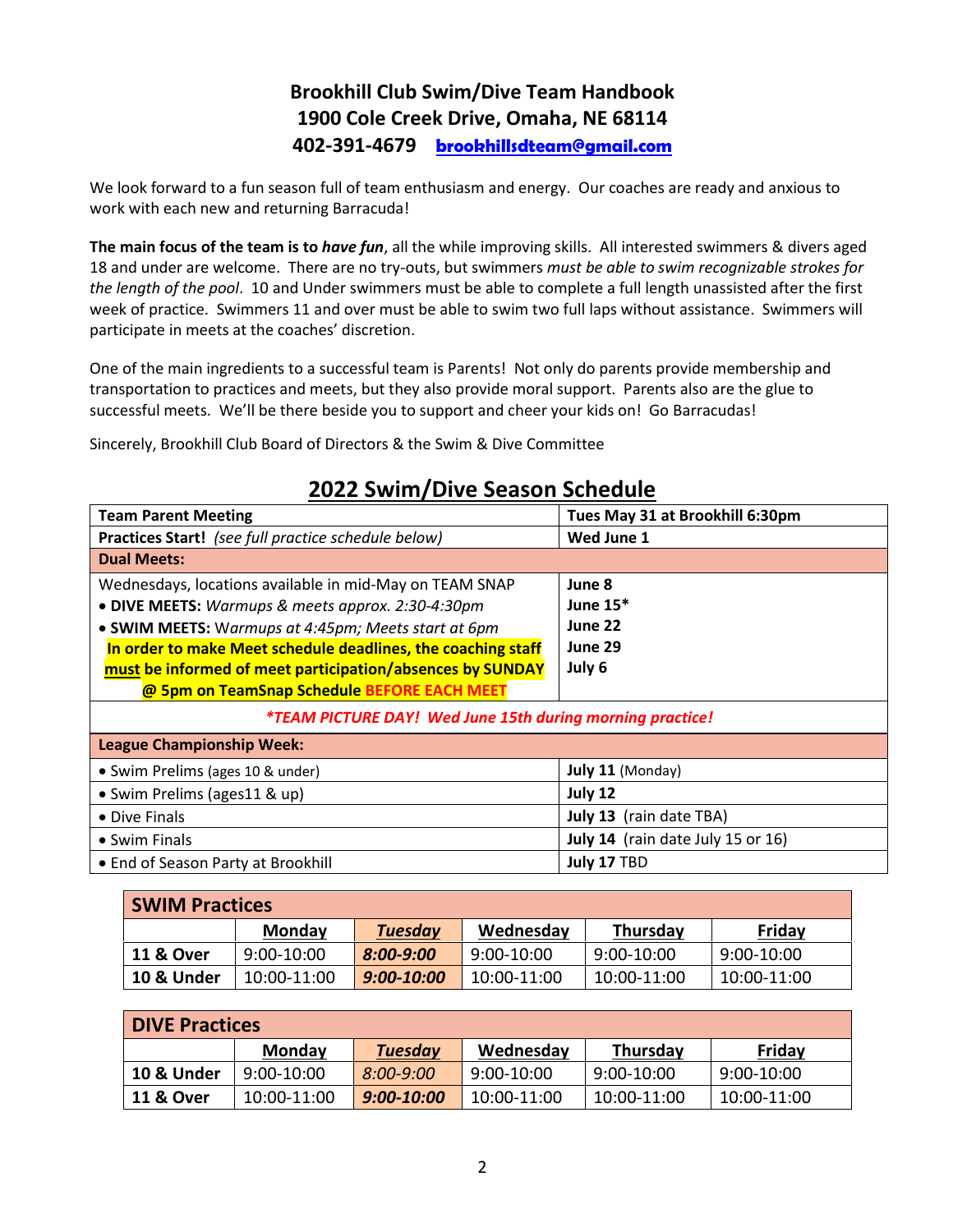## **Team Registration Fees and Team Support Obligations: REGISTRATION DUE MAY 20**

All Swimmers/Divers registered by May 20 will receive a team swim/dive shirt. If you register after this date, the team t-shirt order will already have been placed and you will need to purchase your own. Ordering information will be provided!

| Child 1           | Child 2               | Child 3               | Child 4               |
|-------------------|-----------------------|-----------------------|-----------------------|
| Swim Only: \$50   | Swim Only: add \$30   | Swim Only: add \$30   | Swim Only: add \$30   |
| Dive Only: \$50   | Dive Only: add \$30   | Dive Only: add \$30   | Dive Only: add \$30   |
| Swim & Dive: \$70 | Swim & Dive: add \$50 | Swim & Dive: add \$50 | Swim & Dive: add \$50 |

## **Team Support Obligations for Season:** ALL team member families must choose one option:

| <b>Option 1</b>                                                      | <b>Option 2</b>                         |
|----------------------------------------------------------------------|-----------------------------------------|
| 1) One Raffle gift (new, \$40 value) for July $4th$                  | One Raffle gift (new, \$40 value)<br>1) |
| <b>Fundraiser</b>                                                    | for July 4 <sup>th</sup> Fundraiser     |
| Deposit of \$150 (separate check from online<br>2)                   | Deposit of \$150 (separate check<br>2)  |
| registration!)                                                       | from online registration!)              |
|                                                                      | a. Family choses to "OPT-OUT" of        |
| Sign-up for the required number of shifts or<br>3)                   | ALL team support obligations            |
| equivalents:                                                         | (shifts & raffle gift)                  |
| Swimmer Only: 4 shifts or equivalents per family<br>a.               | OR,                                     |
| Diver Only: 2 Shifts equivalents per family<br>b.                    | Family only completes some of           |
| Swimmer AND Diver: 5 shifts or equivalents per<br>$C_{\star}$        | the team support obligations            |
| family                                                               | b. Check will be cashed at start of     |
|                                                                      | season                                  |
| <b>NOTES RE: OPTION 1:</b>                                           |                                         |
| Shifts can be completed by other family members, but                 | c. Please add "OPT-OUT" IN THE          |
| they must be over 18 or approved by Swim/Dive                        | <b>MEMO OF YOUR CHECK!!</b>             |
| Committee.                                                           |                                         |
| Deposit Check will NOT be cashed if ALL team support<br>$\checkmark$ |                                         |
| obligations are met by end of the Swim/Dive End of                   |                                         |
| Year Celebration date. (See graphic below)                           |                                         |

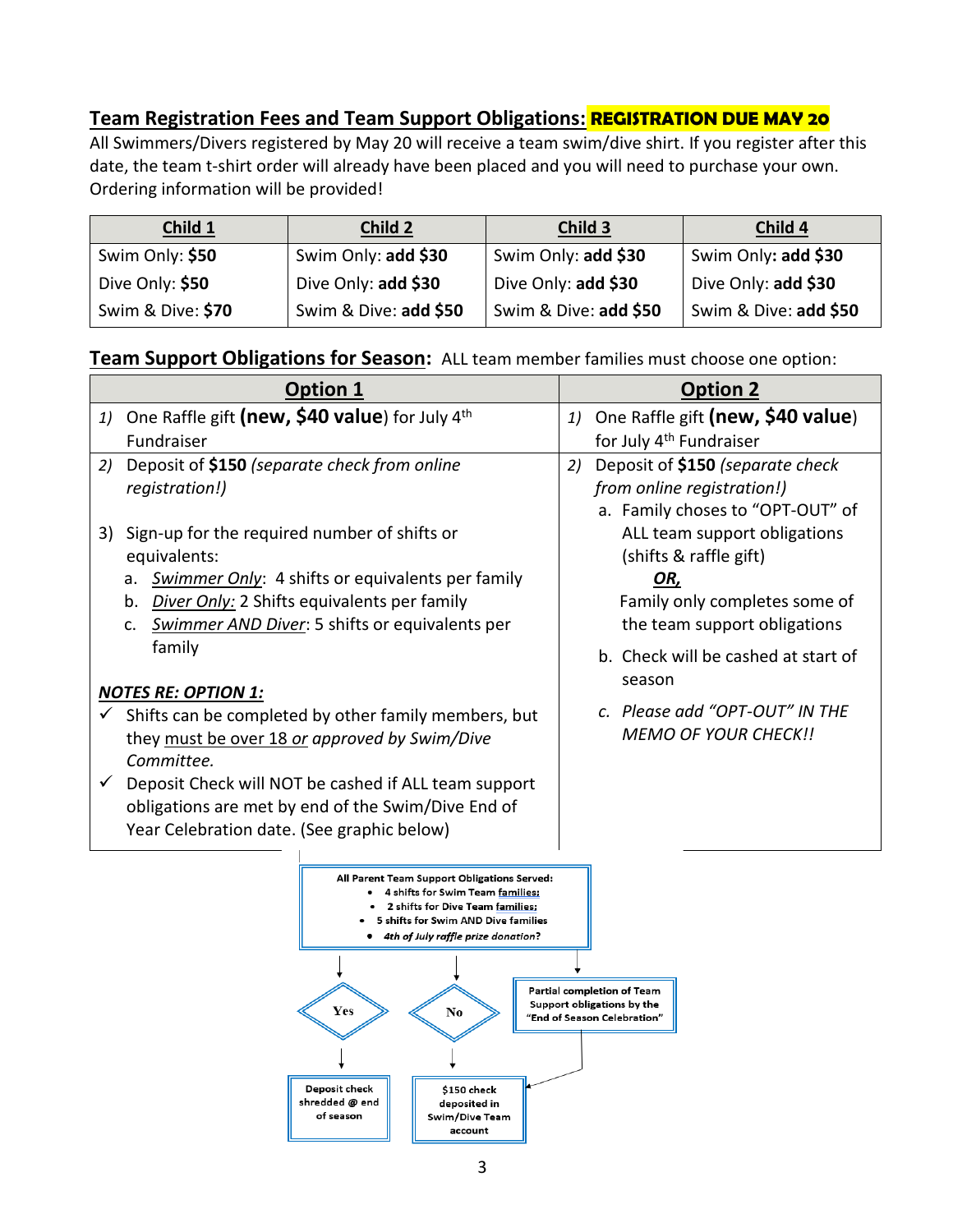## **Team Support Opportunities:** *Online Signup Genius will be available after the Parent meeting*

#### **(check online "Sign-Up Genius" for specific opportunities, dates/ times, descriptions)**

All Brookhill Swim Team/Dive Parents are required to participate in team support efforts necessary to keep the team afloat! Below are a variety of opportunities to help the team succeed, though these may change based on the needs of Brookhill Swim and Dive team.

- **Gift Donations--***all* swim/dive families are asked to donate a raffle gift (new-\$25 value) unless you have chosen option 2 and Opted-OUT of the Team Support obligations. (see pg 3)
- **Meet Setup/Programs/Parking/Parent Helper Check-In—**must be available at **4:30** to assist in set up, parking lot duties, selling programs, or Parent Helper Check-In
- **Meet Teardown**  all swim team members and families are invited to help tear down after the meet.
- **Ready Area** responsible for ordering swimmers from both teams by age, event and lane assignments. Ensure swimmers are escorted to the appropriate lane.
- **Ribbons Chair** weekly responsibility after each meet to label ribbons based on meet results. Distribute ribbons to swimmers each week at practice on Friday or Monday after meet.
- **Runner** responsible for collecting all the lane sheets after each heat and delivering them to the scorer's table as well as posting results from the computer table once they are available.
- **Social Chairs**  plan and coordinate team activities (i.e., after meet delivered pizza parties, cookie days, end of season banquet, etc.)
- **Team Area**  responsible for keeping swimmers in team area, send swimmers to Ready Area, field questions, assist coaches as needed.
- **Timers** two (2) timers per lane per swimmer. Both timers time the same swimmer. One timer also records the results of the swimmer's 2 times on an entry sheet. Timers are responsible for starting the watch when the horn sounds and stopping the watch when the swimmer in your lane touches the wall. 12 Needed per Home meet.

#### **\*\*All timers must report to a timers meeting 15 minutes prior to the start of each meet. You'll receive instructions and time clocks. Timers must commit to the entire meet unless you find a replacement.**

• *More opportunities and details on our Sign-Up Genius!—see Brookhill Swim/Dive Team Webpage for annual link*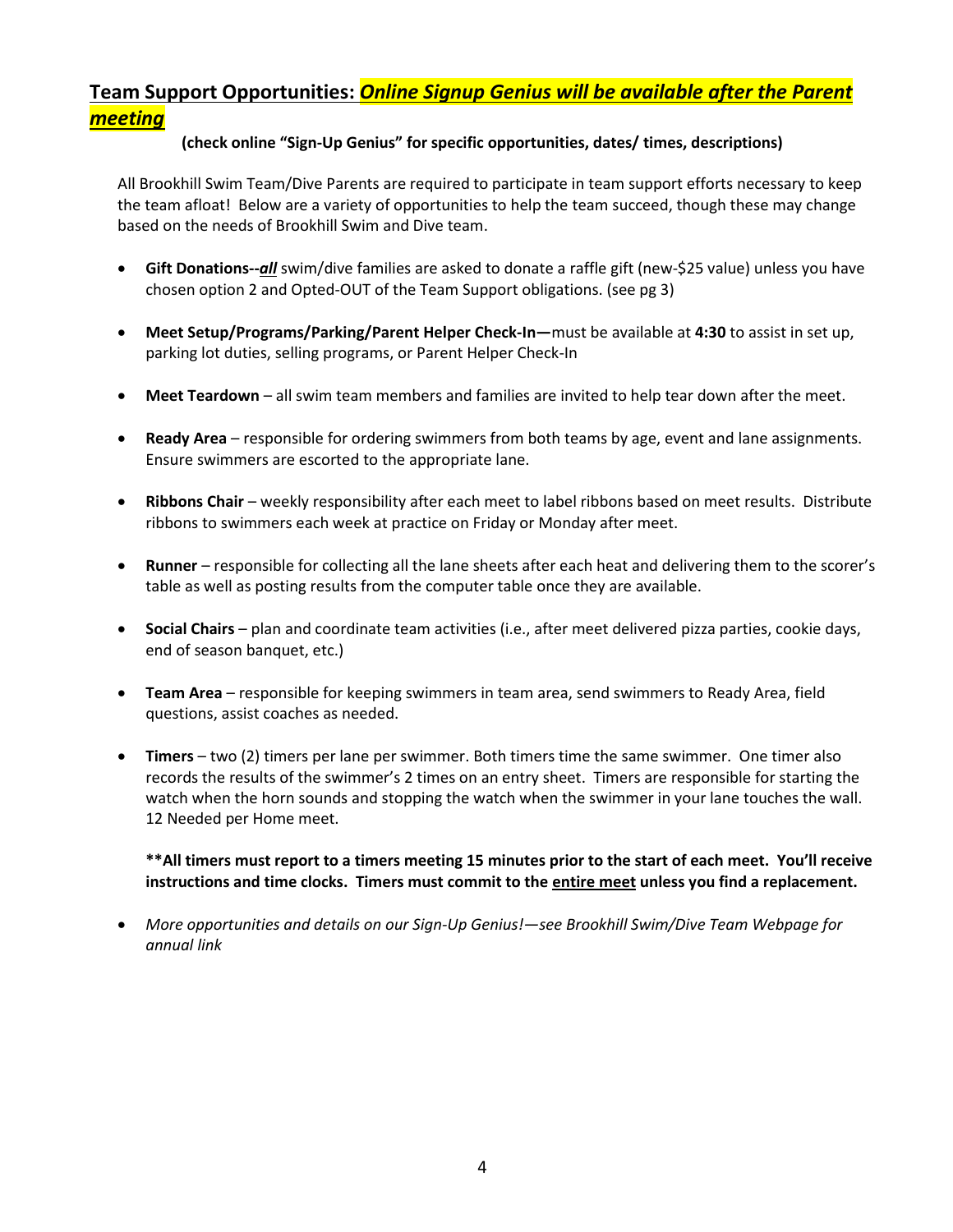#### **Brookhill Barracudas Team Member & Family Code of Conduct** *All families must read & sign online before first Meet!*

The main focus of our recreational swim & dive team is to have fun, all the while improving skills. All interested swimmers age 18 and under are welcome. There are no try-outs, but swimmers must be able to swim recognizable strokes for the length of the pool. 10 & Under swimmers should be able to complete a full length unassisted. Swimmers 11 & over should be able to swim two full laps without assistance. Swimmers will participate in meets at the coaches' discretion*.* 

- Swimmers/divers shall respect and show courtesy to their teammates and coaches at all times.
- If a swimmer/diver has a problem with a coach, it is their responsibility to communicate the problem with that coach. If the problem escalates or can't be resolved in this manner, the swimmer/diver is to take the issue up with the head coach, who will help to resolve any issues.
- Be on time and prepared: Be ready to get in the water on time for practice and meet warm-ups.
- Swimmers/divers are at practice to swim/dive and are expected be in the water when coaches direct them to do so. If a swimmer/diver fails to follow the coaches' directions, a coach may excuse the individual from the pool.
- Be respectful of your teammate's feelings and personal space. Swimmers/divers who exhibit inappropriate behavior towards another person will be excused from the practice or meet.
- Any coach at any time has authority to ask a swimmer/diver to exit the pool for disciplinary reasons.
- Swimmers/divers will refrain from all hurtful behaviors including verbal abuse, physical contact and destruction of property. If a swimmer/diver fails to do so, they will face disciplinary action up to removal from the team.
- Swimmers/divers and parents will be respectful and courteous to meet personnel at all times. If you have a problem, come get your coach.
- During meets, the team area is for swimmers/divers only. Anyone not competing in the meet must stay in the designated fan area.
- Swimmers/divers must be at practice a minimum of two days during the week before a meet. A coach has the right to scratch a swimmer/diver from a meet if the swimmer/diver has not been excused for their absences prior to the meet.
- Swimmers/divers are strongly encouraged to participate in meets.

## *I understand & will follow the Brookhill Barracudas Team Code of Conduct: You will be asked to sign ONLINE upon registration.*

Swimmer/Diver Printed Name: <u>manuscription</u> and the system of the system of the system of the system of the system of the system of the system of the system of the system of the system of the system of the system of the sy

Parent/Guardian Printed Name: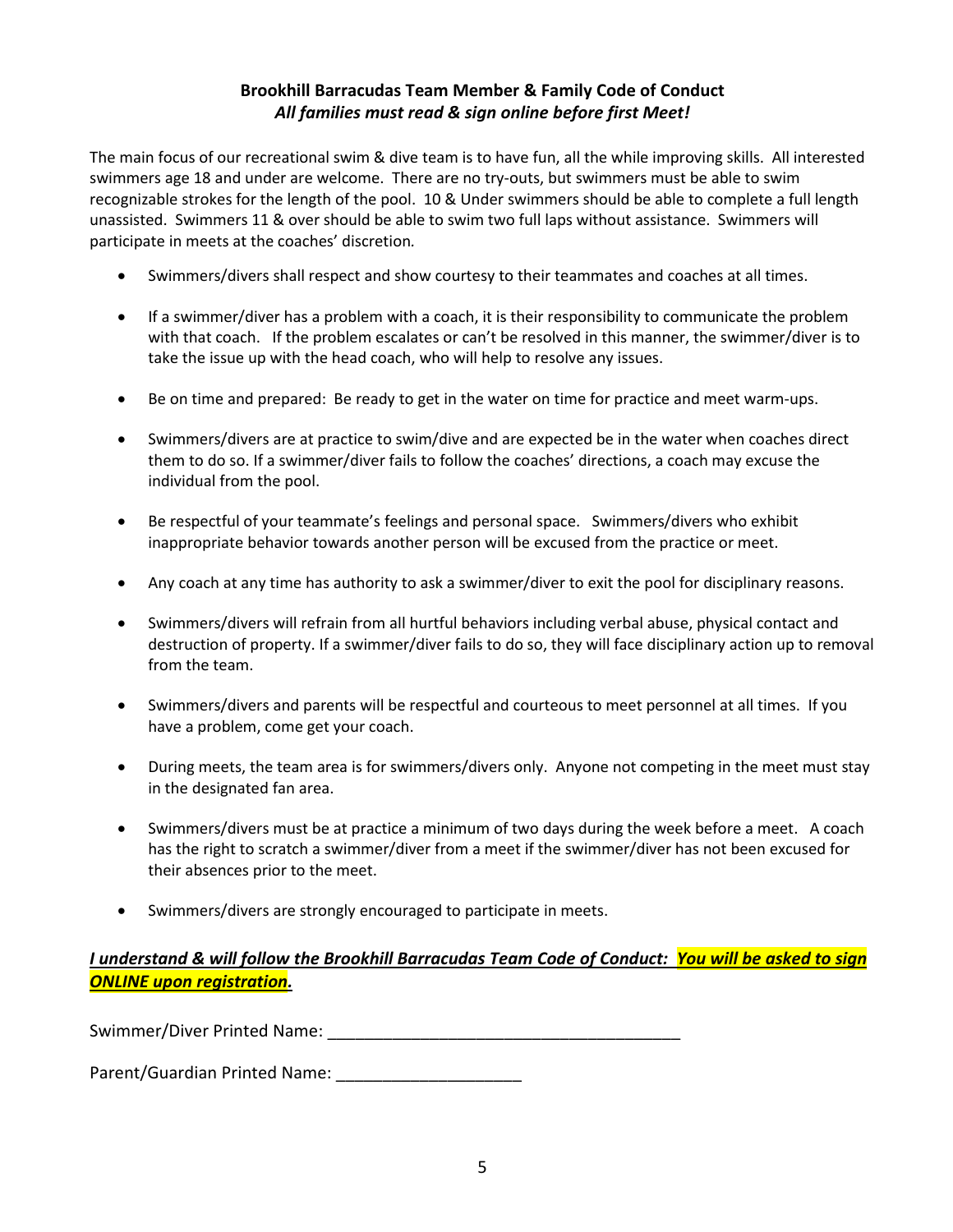## **Practice Policies**

The season begins with the first practice spanning the summer with Finals held in Mid-July

- 1. Be on time to practice! Being late is disruptive
- **2. Every day – bring athletic shoes, shorts & t-shirt (for use in dryland training)**
	- Rain does NOT cancel practice
	- Thunder and Lightning DOES cancel practice
	- Air Temperature below 62 degrees DOES cancel practice
	- Check KETV.com or your weather app @ 8:00am for current temperature
	- Coaches will communicate via TeamSnap regarding inclement weather.
	- Coaches may incorporate stretching and dryland practices to compliment water practices on rainy days.
- 3. Listen and be respectful of coaches
- 4. Cell phones should be turned off and left in bags
- 5. Do not hang on to lane ropes
- 6. If you need to miss or leave practice early, let your coach know ahead of time
- 7. Leave the pool promptly at the end of your practice
- 8. Attending practices is not mandatory. However, a swimmer's performance is more likely to improve if attendance is regular.

**In order to make Meet schedule deadlines, the coaching staff must be informed of Meet absences:**

- **1) By Sundays @ 5pm on TeamSnap Schedule**
- 2) **By a Parent** *–please don't have your child tell the coach verbally at practice, there is too much going on to keep track.*
- **3) IF YOUR PLANS CHANGE THE DAY OF THE MEET: email at [brookhillsdteam@gmail.com](mailto:brookhillsdteam@gmail.com)**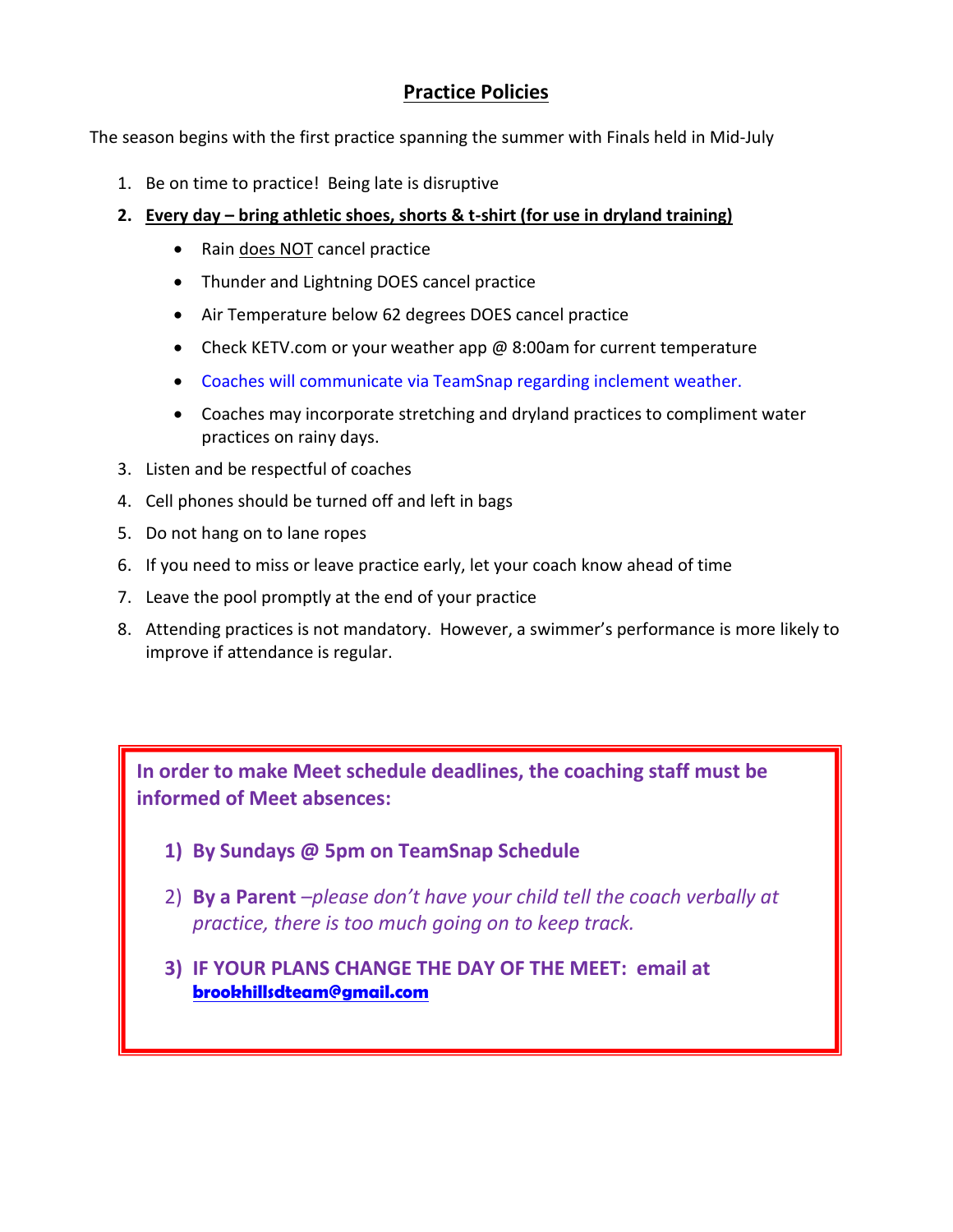## **About Swim Meets**

- Held on Wednesday evenings
	- o Swimmers should be at the meet pool by 4:45pm
	- o Meet warm-ups begin at 5:00pm
	- o Meets begin at 6:00pm
- Ribbons (distributed at Practice Friday or Monday following each meet)
	- $\circ$  Awarded to swimmers  $1^{st} 6^{th}$  place
	- $\circ$  Participation ribbons are awarded for swimmers who did not place in  $1 6$
- Age of swimmers as of *June 1* determines age classification for the remainder of the season
- Girls swim first followed by boys for an event. Youngest age groups start first.
- A swimmer is allowed to swim a maximum of 2 individual events and 2 relays at each dual meet
- 8 & Under and 9-10 year old swim 25 yards (1 length of the pool) for each individual event. 8 & Under do not compete in Individual Medley.
- 11 & Over swim 50 yards (2 lengths of the pool) for each individual event. In relays, each swimmer swims 50 yards, for a total of 200 yards for the team.
- Exhibition swimmers are not scored in a meet. Swimmers may swim exhibition to get an event timing or for the opportunity to swim in the meet.
- NT next to a swimmer's name in the meet program means no time. The coach most likely has a time recorded, but it wasn't available at the time of the program printing.
- Generally, the home team is given lane assignments in the odd lanes (1, 3, 5); the visiting team in the even lanes (2, 4, 6). If more than 2 teams competing, lane assignments are adjusted as needed.
- **Preliminary Finals (Prelims):** held Monday or Tuesday depending on age of child
	- o a meet to determine the 6 fastest swimmers in each event in the swim league.
	- $\circ$  The 6 fastest swimmers in each individual event advance to the league final championship.
	- $\circ$  Each team is limited to enter 4 swimmers for each age group in each event. The Head Coach enters the 4 fastest swimmers in each event.
	- $\circ$  In some cases, 1 swimmer may be the fastest in 3 individual events but swimmers are only allowed to swim in 2 events. Therefore, the Head Coach will choose the swimmer who will benefit the team most (i.e., the 5<sup>th</sup> fastest swimmer in butterfly may swim at Prelims even though the swimmer was not in the top 4).
- **Final Championship (Finals**):
	- $\circ$  The 6 fastest swimmers advance from Prelims and compete for the titles in the individual event and team events as well as the overall team standing.
- **\*\*Prelims and Finals:** Due to a limited number of entries, not everyone can be entered to swim in the prelim and final meets. Swimmers will be selected by the coaches based on fastest times, as timed in practices, hardest workers, attendance, good attitude and sportsmanship. Thank you for understanding.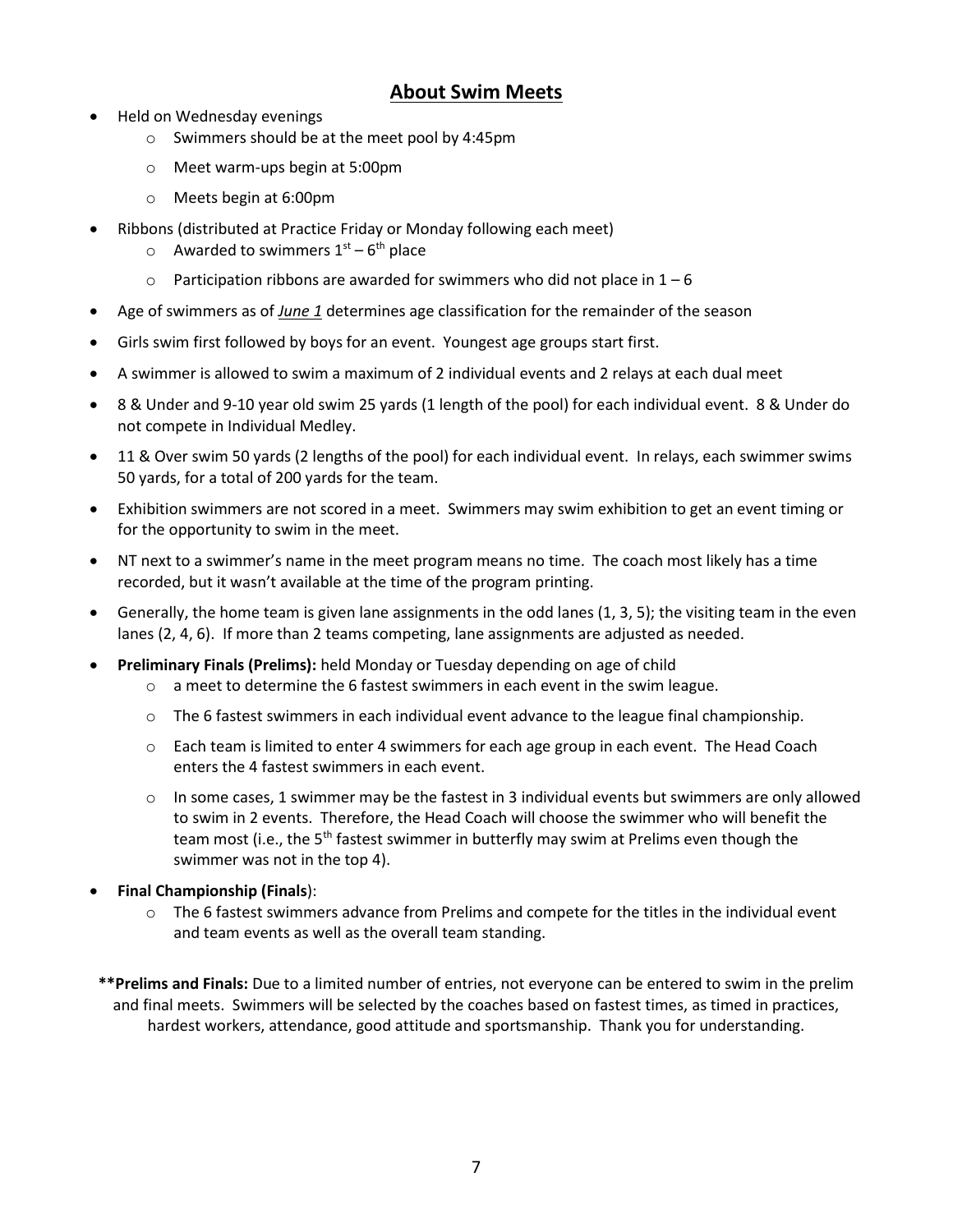## **Meet Tips**

- Check TeamSnap and/or Google the pool where the Away meet is being held
- Check the forecast hot, rain, & cool evenings are all possible, dress appropriately
- Swimmers and parents wear Brookhill tshirts, sweatshirts or team color of red and black

#### Bring:

- Team swim suit
- 1-2 towels
- Goggles; Extra goggles (just in case)
- Team swim cap (optional)
- Sweatshirt and sweatpants
- Fruit
- Water or Juice (in plastic bottles, NOT glass)
- Cash to buy program or items from snack bar
- Highlighter and Pen to mark your swimmer or team's swimmers in the program
- Sunglasses
- Hat
- Folding chairs for parents
- Sunscreen
- Insect Repellent
- Smiles, Team Spirit

Arrive: 15-20 minutes prior to team warm-up time.

- Buy a meet program (\$1-2)
- Locate Brookhill Team's waiting area. All swimmers should remain here in between events
- Swimmers should locate their coach for event assignments
	- $\circ$  Written in permanent marker on the back of swimmers' hands (i.e., 5/2/3 50fr means 50 meter freestyle, event #5, heat #2, lane #3)
- Swimmers warmup
- Dry off after warm-ups and keep warm, sit with teammates in Team Area at all times other than during events
- Swimmers listen for your events and be ready to go to the Ready Area with your cap and goggles
- It is ultimately the swimmer's responsibility to get to the Ready Area and to the blocks on time
- Check with your coach before leaving the meet. You may be on a relay at the end of the meet.
- •

## **Competitive Swim Strokes**

#### **Individual Medley**

Swimmers swim equal lengths of each stroke in this order:

• Butterfly, Backstroke, Breaststroke, Freestyle

#### **Medley Relay**

Comprises of four (4) swimmers per relay team, each swimmer swims an equal length of a different stroke in this order:

• Backstroke, Breaststroke, Butterfly, Freestyle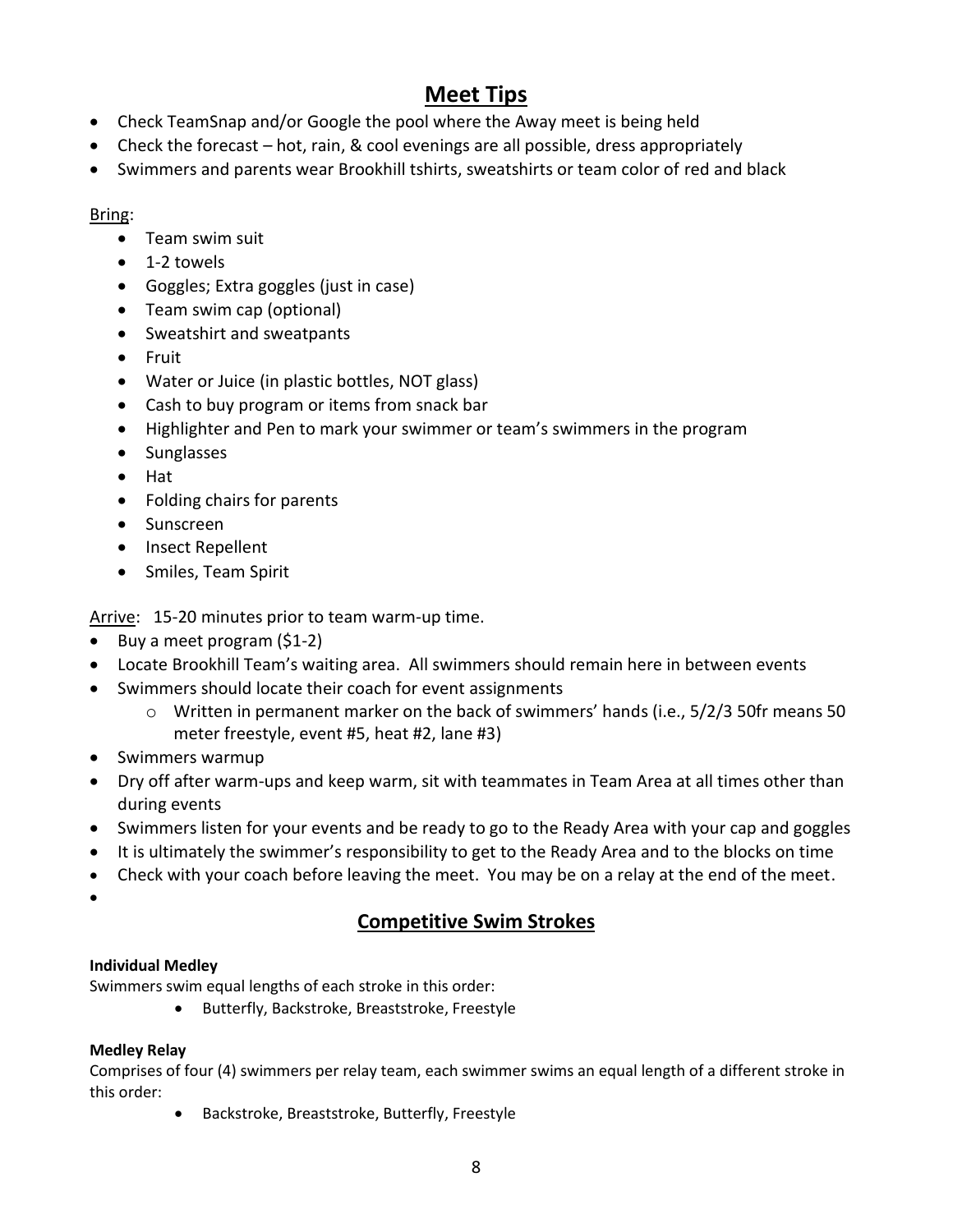#### **Butterfly**

This is a prone stroke using symmetrical motions of the arms and legs. The arms are brought out of the water behind the body, arms reenter the water out front of the body and pull back together. The kick, called a dolphin kick, is an up and down wave-like movement of the hips, legs and feet.

#### **Backstroke**

This stroke is performed on the back using a flutter kick. The arms alternate entering the water behind the shoulder, elbow straight, little finger first.

#### **Breaststroke**

This is a prone stroke using symmetrical motions of the arms and legs. The kick, called the whip kick, resembles the kick of a frog and the arms move simultaneously to create an inverted heart-shaped pattern.

#### **Freestyle**

This is the fastest stroke in competitive swimming. The arms move in an alternating motion through the water. The head turns for inhalation in time with the backward thrust of the breathing arm. The flutter kick is used and is also a constant alternating motion of the feet.

#### **Freestyle Relay**

Comprises of four (4) swimmers per relay team, each swimmer swims an equal length of freestyle.

## **Greater Omaha SWIM League (GOSL) Rules and Regulations**

There are three divisions (A, B, C) of swimming in the Greater Omaha Summer Swim League (GOSL). Brookhill Club Barracudas will swim in Division B this year. Division competition is determined by the Championship Finals in the prior Summer. Dive League Competition is typically determined by which clubs have divers/dive teams.

## **1. Age Groups (***Age of swimmer as of June 1 determines age classification for the season)*

Swimmers always compete with their own gender

- 8 & under
- 9-10
- 11-12
- 13-14
- Senior (15-19, but cannot compete beyond the summer following high school graduation)

#### **2. Order of Events**

Individual Medley Medley Relay Butterfly Backstroke Breaststroke Freestyle Freestyle Relay

#### **3. Eligibility**

- A. GOSL is a private pool league. Only swimmers and/or divers that have a full paid family membership to the pool they are competing for can participate in the GOSL.
- B. Each swimmer and/or diver must compete in two different dual meets during the season in order to compete in Preliminaries and Finals. In the event of a meet cancellation due to weather or other reasons the 2-meet rule may be waived. Event sheets or programs shall be used to confirm intended participation in a meet.
- C. The age of the participant on June  $1<sup>st</sup>$  will determine his/her age for the rest of the season.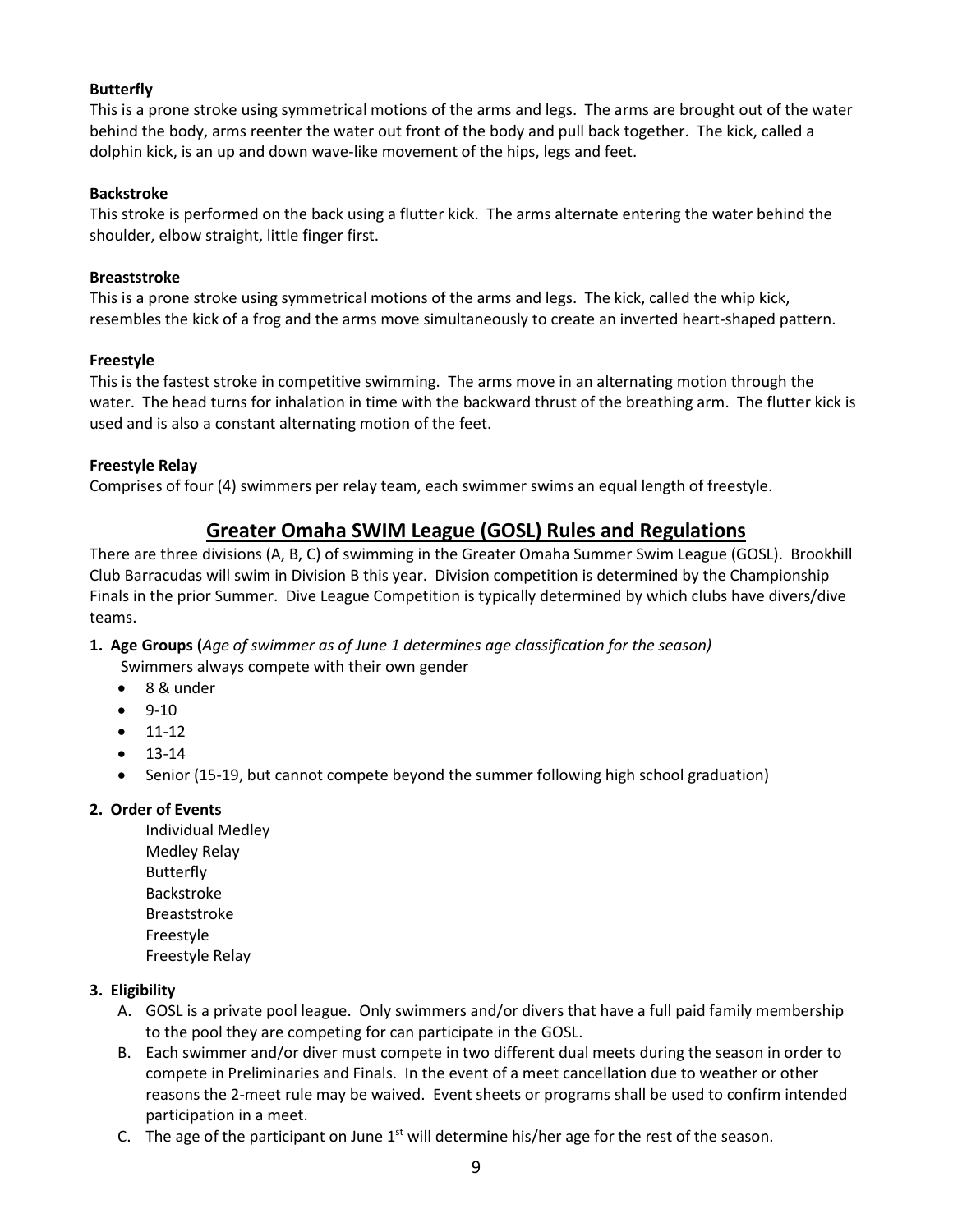D. All violations of the above eligibility rules will be acted on by the Board of Directors.

#### **4. Entries**

- A. Each swimmer may enter two individual swimming events. Each swimmer may swim only one Medley Relay and one Freestyle Relay.
- B. Swimmers may swim in two different age groups; they may swim in their age group and/or any age group above their age in any meet as long as they do not exceed the limits of 4A or swim in the same event.
- C. The Individual Medley counts as an individual swimming event and will only be swum in the following age groups: 10 & under, 11-12, 13-14, 15-18.
- D. In each event, the scoring heat will swim first followed by exhibition heat(s). The home team will have the odd lanes and the visiting team will be assigned to the even lanes. It is the responsibility of both teams to have the meet entry sheets filled out prior to the start of the meet.
- E. 3 swimmers and two relays from each team will score.

#### **5. Swim meet Starting Times and Warm-Ups:** Warm-ups 5:00pm; Meet begins at 6:00pm

#### **6. Distances**

| 10 & Under | Individual events 25 yards                     | Relays 100 yards |
|------------|------------------------------------------------|------------------|
| 11 & Over  | Individual events 50 yards                     | Relays 200 yards |
|            | Individual Medley 100 yards for all age groups |                  |

#### **7. Scoring:**

Dual (2 team) Meets:

|              | <b>Individual Events</b> | <b>Relay Events</b> |               |
|--------------|--------------------------|---------------------|---------------|
| <b>Place</b> | <b>Points</b>            | <b>Place</b>        | <b>Points</b> |
|              |                          |                     | 10            |
|              |                          |                     |               |
|              |                          |                     |               |
|              | 3                        |                     |               |
|              |                          |                     |               |
|              |                          |                     |               |

Teams are allowed to use most, if not all of their swimmers to score points in Dual meets. In Prelims, teams are limited to enter 4 swimmers into each event therefore the teams are more evenly matched.

Often, larger teams win dual meets merely because of the number of swimmers competing on their team. At Prelims, because the number of swimmers is limited, the playing field is more balanced.

#### **Championship Meet:**

|              | <b>Individual Events</b> |              | <b>Relay Events</b> |
|--------------|--------------------------|--------------|---------------------|
| <b>Place</b> | <b>Points</b>            | <b>Place</b> | <b>Points</b>       |
|              |                          |              | 14                  |
|              |                          |              | 10                  |
|              |                          |              |                     |
|              |                          |              |                     |
|              |                          |              |                     |
|              |                          |              |                     |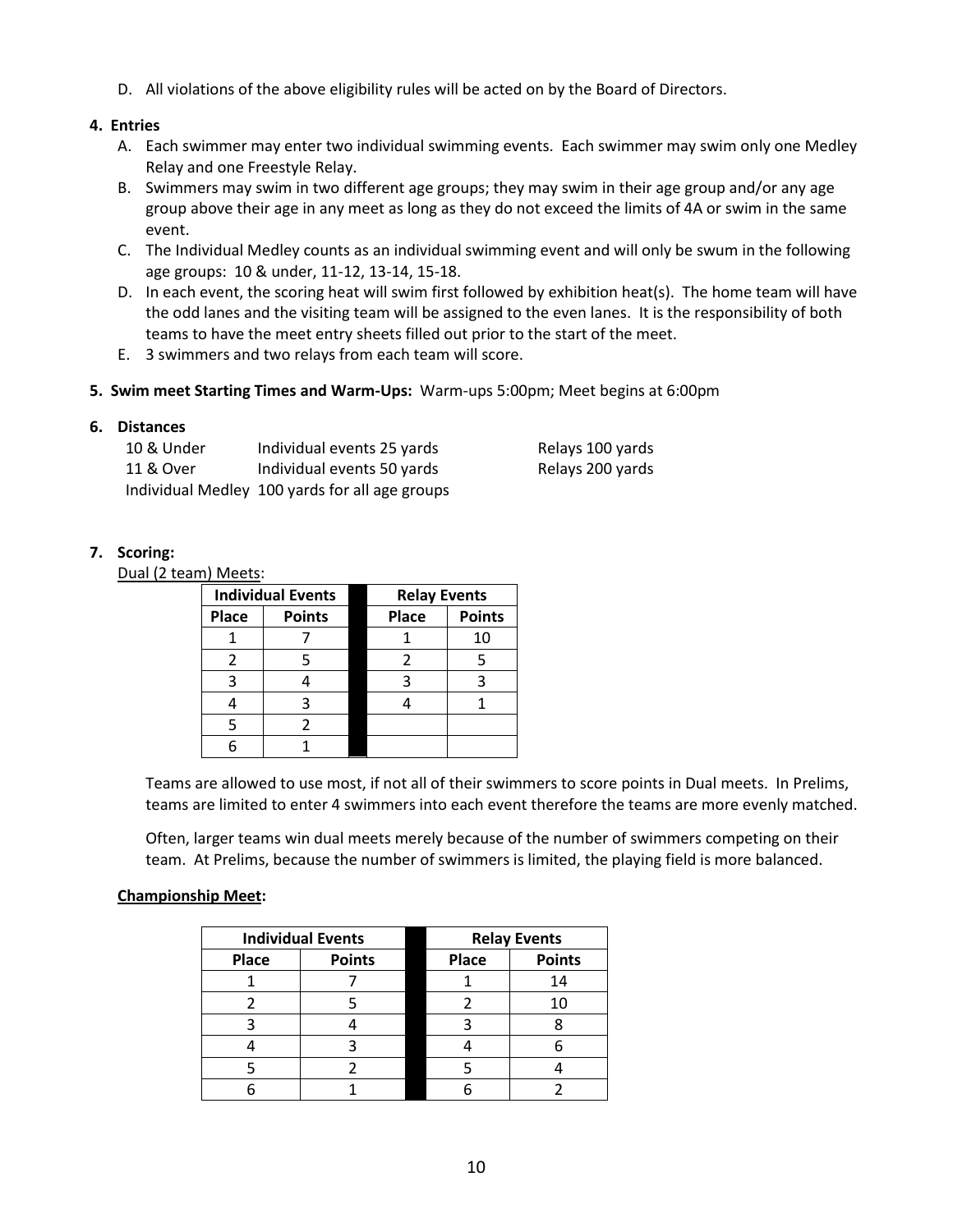#### **8. Stroke Rules**

USA rules will govern all swimming competition. Each host team must have at least one stroke and turn official for each dual meet. USA certified officials are recommended but not required. Amendments:

- A. Disqualification on the second false start. Swimmers receive only a warning on the first false start.
- B. All backward starts must have some part of both feet in the water and on the wall. Stand up starts NOT allowed.
- C. 8 & Under / 9-10 swimmers will not be disqualified the first meet of the season, they only receive warnings.
- D. Swimmers need to be told when disqualified. DQ sheets must be used in each disqualification and must be given to the coaches.
- E. Backstroke turn rules will follow high school federation rules not USA swimming rules.

## **Greater Omaha DIVING League Rules and Regulations**

**1. Age Groups (**Age of DIVER as of *June 1* determines age classification for the remainder of the season)

Swimmers always compete with their own gender

- 8 & under
- $9-10$
- $11-12$
- 13-14
- Senior (15-19 but cannot compete beyond the summer following high school graduation)

#### **2. Eligibility**

- A. GOSL is a private pool league. Only swimmers and/or divers that have a full paid family membership to the pool they are competing for can participate in the GOSL.
- B. Each swimmer and/or diver must compete in two different dual meets during the season in order to compete in Preliminaries and Finals. In the event of a meet cancellation due to weather or other reasons the 2-meet rule may be waived. Event sheets or programs shall be used to confirm intended participation in a meet.
- C. The age of the participant on June  $1<sup>st</sup>$  will determine his/her age for the rest of the season.
- D. All violations of the above eligibility rules will be acted on by the Board of Directors.
- **3. Entries**  same as swimming with the following modifications:
	- A. A diver may only compete in one diving event per meet.
	- B. Divers may dive in their age group or dive in one age group above their age.
	- C. In dual meets, divers that are diving exhibition must be declared before the event.
	- D. 3 Divers from each team may be entered and scored in each dual meet event.

#### **4. Starting Times and Warm-Ups**

Warm-ups 3:00pm for visiting team; Meet begins at 3:30pm

**5. Scoring:** Dual Meets & Championship: 7, 5, 4, 3, 2, 1

#### **6. Diving Requirements:**

| <b>Age Group</b> | <b>Required Dive</b>  | <b>Dives Required</b> |
|------------------|-----------------------|-----------------------|
| 8 & Under        | <b>Forward Group</b>  |                       |
| $9 - 10$         | <b>Forward Group</b>  |                       |
| $11 - 12$        | <b>Backward Group</b> |                       |
| 13-14            | <b>Inward Group</b>   |                       |
| Senior           | <b>Twist Group</b>    |                       |